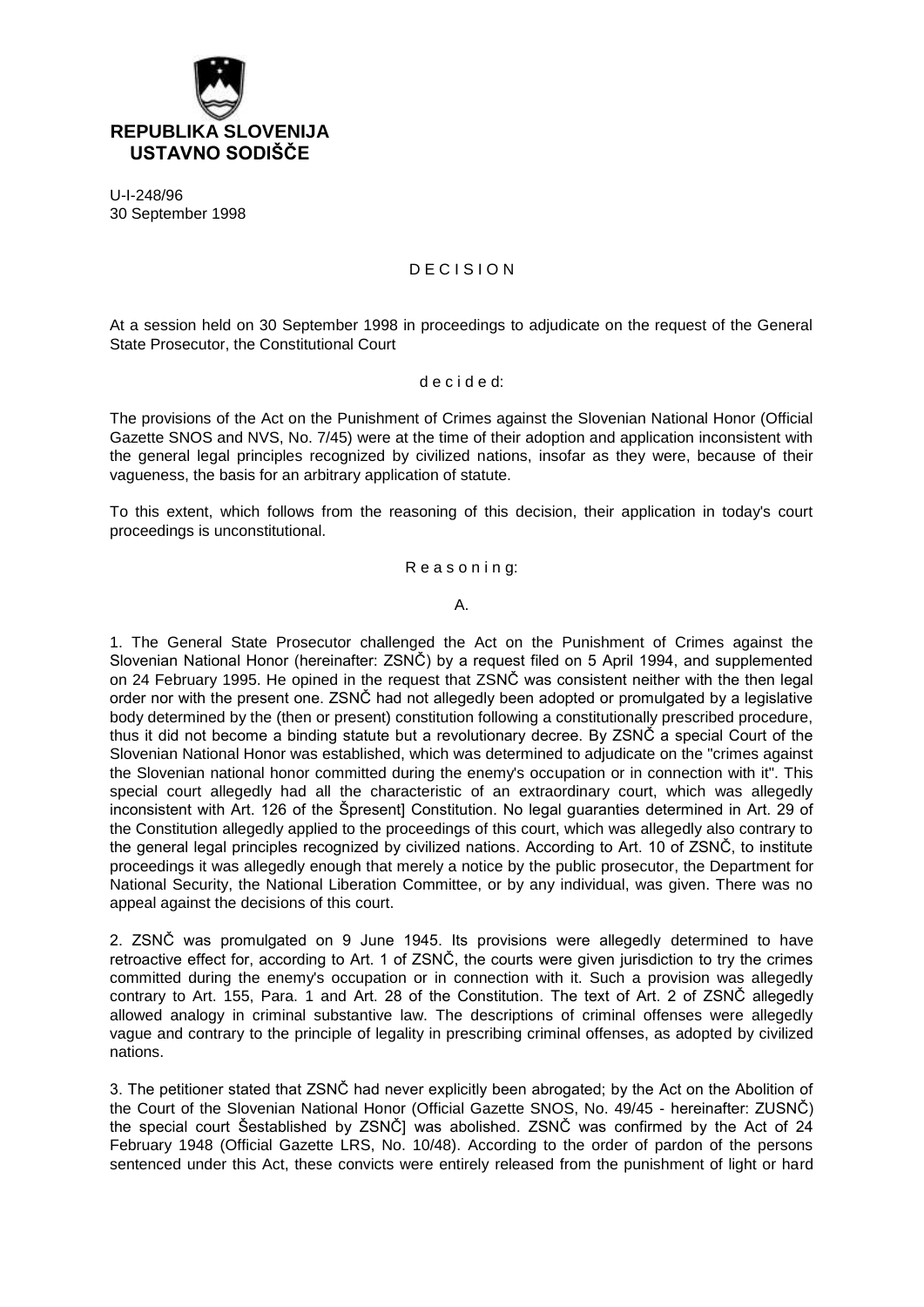labor, and the legal consequences of the punishment imposing on them the divestment of their national honor were limited to (only) divesting them of their political and civil rights.

However, all confiscations of property remained to apply and certain actions of individuals are still considered the violations under the said statute. The Act is still applied when the courts adjudicate on in the proceedings of extraordinary legal remedies. The Supreme State Prosecutor enclosed with his request copies of the requests filed for the protection of legality against judgements rendered under ZSNČ, and also two Supreme Court judgements in which the judges have already decided on his requests. By judgement No. I Ips 76/92, dated 24 June 1992, the Supreme Court, proceeding ex officio, had partially annulled the challenged judgement, and remanded the case to the lower court, and partially changed the judgement concerning the defendant's guilt and the punishment imposed. By judgement No. I Ips 78/92 dated 25 May 1992 the Supreme Court granted a request for the protection of legality releasing the convict, on the behalf of whom the request had been filed, from charges.

4. The request was sent to the National Assembly, which did not reply to it.

#### B. - I.

5. Firstly, adjudicating on the request, the Constitutional Court had to establish whether procedural requirements were met in order to begin with the review of the constitutionality of ZSNČ. ZSNČ in Art. 2 defined "crimes against the Slovenian national honor" the crimes for which courts may have pronounced the punishment of divesting someone of their national honor, the punishment of light or hard labor or the complete or partial confiscation of someone's property. In Art. 6 ZSNČ provided that the crimes against the Slovenian national honor did not fall under statutes of limitations. ZSNč has never explicitly been annulled. However, pursuant to ZUSNČ the special court envisaged by ZSNČ, which was under Art. 1 of ZSNČ empowered to adjudicate on the actions committed under Art. 2 of ZSNČ, was abolished. From this it may be inferred that ZSNČ in fact ceased to apply after ZUSNČ had come into force.1 Nevertheless, some of ZSNČ provisions were undoubtedly abrogated by the Introductory Statute to the Penal Code (Official Gazette FLRY, No. 11/51) taking effect. This Statute inter alia provided that by the Penal Code becoming effective penal provisions provided in the statutes of People's Republics2 ceased to apply insofar as they were in conflict with Penal Code provisions. This Statute was the basis on which Art. 6 of ZSNČ, providing that the crimes against the Slovenian national honor did not fall under statutes of limitations, ceased to apply. According to Art. 10 of the Introductory Statute to the Penal Code, by the introduction of the Penal Code Arts. 80 to 82 of this Code also began to apply to the rights to persecution or the execution of penalties providing their falling under statutes of limitations, if the criminal offense had been committed or the judgment pronounced before the Penal Code came into force, except in case where the persecution or the execution of the penalty had already fallen under statutes of limitations by the time of the Code's introduction. Thus, the persecution of criminal offenses according to ZSNČ fell under statutes of limitations in twenty years after the criminal offense had been committed (Art. 80, Para. 1, It. 3 and Art. 81, Para. 6 of the said Code). Merely because of this, after a certain time had elapsed the persecution of criminal offenses "committed during the time of the enemy's occupation or in connection with it" was not anymore possible, which means that after a certain time had elapsed ZSNČ ceased to apply, because of its being superseded by another statute. Therefore, it cannot be held that ZSNČ became part of the legal system of the Republic of Slovenia at the time of its gaining independence.

6. Irrespective of the above-mentioned, it should be established that the Constitutional Court has jurisdiction to review this statute under Art. 416 of the Code of Criminal Procedure (Official Gazette RS, Nos. 63/94, 25/96 - dec.CC, 39/96 - dec.CC and 5/98 - dec.CC - hereinafter: ZKP). In Art. 161, Para. 1 the Constitution provides that the Constitutional Court abrogates a statute in whole or in part if it determines that that statute is unconstitutional. It also provides that such abrogation takes effect immediately or within a period of time determined by the Constitutional Court. In Art. 162, Para. 1 the Constitution provides that the proceedings before the Constitutional Court are regulated by statute. The Constitutional Court Act (Official Gazette RS, No. 15/94 - hereinafter: ZUstS) in Art. 44 provides that a statute or its part abrogated by the Constitutional Court does not apply to relations that had been established before the day such abrogation came into effect, if by that day such relations had finally been adjudicated. In contrast, Art. 416 of ZKP provides for the right to request the modification of a final judicial decision pursuant to the decision of the Constitutional Court by which the Court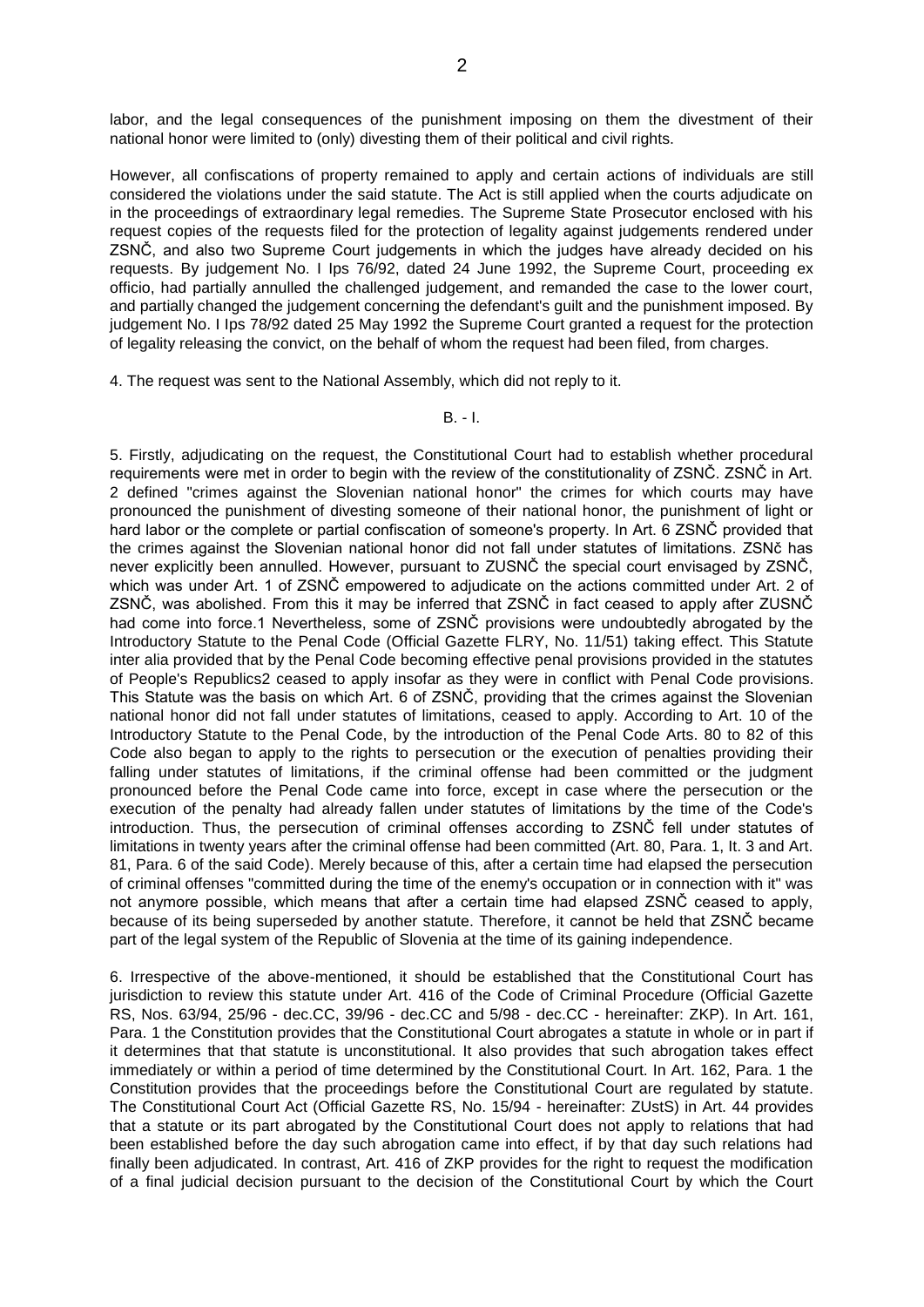abrogated or abrogated ab initio the regulation on the basis of which the final judgement of conviction had been passed. In these proceedings the ZKP provisions on reopening of criminal proceedings are sensibly applied. Thus, Art. 416 of ZKP is in relation to Art. 44 of ZUstS lex specialis, with regard to the determination of effects of constitutional judicial review on the constitutionality of statute. Art. 28, Para. 2 of the Constitution requires from the criminal court to determine the criminal offense and pronounce the penalty according to the statute that was in force at the time the action in question was performed (save where a new statute prescribes a milder penalty), that is according to the statute which may not anymore be applied during the trial. Art. 416 of ZKP imposes on the Constitutional Court, at the request of a rightful party to constitutional court proceedings, to review any regulation which prescribes or has prescribed criminal offenses although if it does not apply anymore at the time of its review. The jurisdiction of the Constitutional Court to review ZSNČ is thus given.

7. The procedural condition that a request be filed by a rightful person was fulfilled. The State prosecutor may file the request only when the question of constitutionality and legality arises in connection with the proceedings they conduct (Art. 23, Para. 1, Subpara. 5 of ZUstS). Requested by the Constitutional Court, the General State Prosecutor submitted copies of the requests already filed for the protection of legality that refer to the challenged statute, and copies of those Supreme Court judgements which have already adjudicated on these requests.

8. The Constitutional Court already answered to the question of which criteria should have been followed in order to review the constitutionality of pre-constitutional regulations when it adjudicated on the Decree on Military Courts (Decision No. U-I- 6/93 dated 1 April 1994, DecCC III, 33). They are to be reviewed form the point of their consistency with the then applicable constitutional and general legal principles which were recognized by civilized nations, and, concerning their application in new trials, also from the point of their consistency with the Špresent] Constitution.

9. The view of the petitioner that ZSNČ had not been adopted by a competent body, and that during the trial it was not a valid statute but a revolutionary decree, is not well-founded. ZSNČ was adopted by the Presidency of the Slovenian National Liberation Council (SNOS). SNOS, or during its sessions the Presidency of SNOS, was a body of Slovenian State authorities, which also had a legislative function, like it was in the former Yugoslavia the case of AVNOJ, and, during its sessions, the Presidency of AVNOJ. In Point II, 10 of the Resolution of the Association of Delegates of the Slovenian Nation on the Representation and Leadership of the Slovenian National Liberation War and on Temporal Bodies of People's Power of the Slovenian Nation during the Time of War, dated 3 October 1943 (Slovenian Reporter, Vol. IV, No. 24 a dated 18 October 1943), it was determined that during the time between sessions of the Slovenian National Liberation Committee (SNOO) all rights that pertain to SNOO were exercised by its presidency. Under Point II, 6 and 7 of this Resolution, SNOO exercised the legislative and executive power of the Slovenian nation in the framework of Yugoslavia. SNOO was by the resolution on renaming SNOO, dated 19 February 1944 (Slovenian Reporter, Vol. V, Ljubljana Edition, No. 4, March 1944), renamed SNOS. Orders and statutes adopted by SNOS or its presidency were confirmed by the decision of the Constitutive Assembly of PRS dated 20 November 1946. Therefore, it must be borne in mind that the challenged statute was adopted by a body which was at that time competent to carry out the legislative function in Slovenia.

### B. - II.

10. The General State Prosecutor challenged ZSNČ in whole, which seems logical if we take the viewpoint of the objections taken to the legal nature of the challenged act which are dismissed in the previous point of this reasoning. But, as to the contents of the request, his objections refer to Art. 2 of ZSNČ, which included a substantive-law definition of criminal offenses, and to Art. 1 of ZSNČ, in which a special court was established. Thus, the Constitutional Court limited its review to the said statutory provisions.

11. Art. 1 of ZSNČ read as follows: "A special court to adjudicate on the crimes against the Slovenian national honor (the Court of the Slovenian National Honor) is established, which shall according to the provisions of this statute punish the crimes against the Slovenian national honor committed in the whole territory of Slovenia during the time of occupation or in connection with it."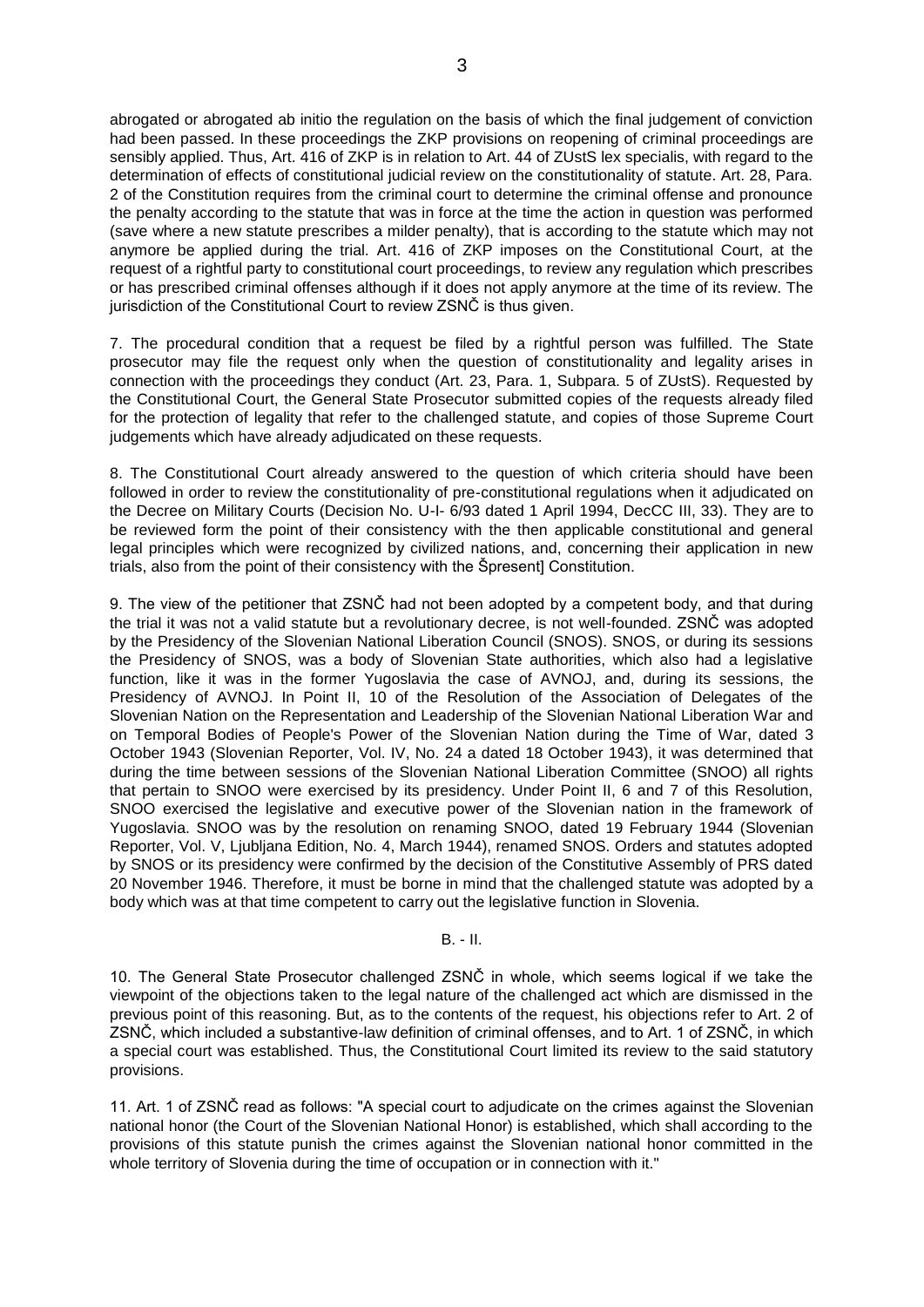12. The petitioner's assertions that this ZSNČ provision created an extraordinary court are not wellfounded. The court was created by statute and could be described as a type of a special court for adjudicating issues arising under this statute. ZSNČ in Art. 14 prescribed the application of general penal provisions insofar as they did not contradict the provisions of ZSNČ. Thus, on the basis of the above-mentioned, in these proceedings also the provisions of the Code of Judicial Criminal Proceedings for the Kingdom of Serbs, Croats and Slovenes, dated 16 February 1929, were to be applied (for example, also the provisions on appeal against lower court decisions for such appeal was not excluded by ZSNČ provisions). 2 On the basis of statutory regulation itself this court could not have been considered an extraordinary court in the sense of the present constitutional prohibition under Art. 126 of the Constitution.

13. Art. 2 of ZSNČ read as follows: "Crimes against the Slovenian national honor are considered to be those actions intentionally performed which otherwise cannot be characterized as treason or an assistance to the enemy to perpetrate war crimes, but which have compromised or could compromise the reputation or honor of the Slovenian nation and its resistance, including particularly:

a) political, propagandist, cultural, artistic, business, legal or administrative collaboration with the enemy or domestic traitors, like, for example, participation in traitorous political or military organizations or supporting them; lecturing and writing or signing, publishing, printing, spreading books, booklets, articles, proclamations or pamphlets in order to justify occupation, or to accuse or discredit a national liberation war; an indirect or direct denouncement which could have dangerous consequences for the person denounced; giving a business company at the enemy's disposal or supporting the enemy through such a company; important operations carried out in a business department or a firm that has been used by the enemy; deliveries carried out on enemy's account; representing enemy's benefits before the court; serving as a policeman or official at a place which is of special interest for the enemy; profiting by the distress of members of the national liberation movement and insulting them on account of their conviction or activities; putting pressure on them with the intent to change their belief or persuade them to stop their activities; acting against the unity and brotherhood of the Yugoslav nations and inciting to hatred between them;

b) friendly relations with members of the occupier's army and authorities;

c) acting in responsible positions in 1941, which led to an infamous defeat and capitulation of Yugoslavia.

14. By ZSNČ, adopted on 5 June 1941, the actions which had been performed before its coming into force were criminalized. In Art. 1 of ZSNČ it was explicitly provided that the Court of the Slovenian National Honor judged the "crimes committed at the time of the enemy's occupation, or in connection with it". The Constitutional Court already in the cited decision No. U-I-6/93 found the retroactive application of the Decree on Military Courts allowed insofar as consistent with the general legal principles recognized by civilized nations. It compared the Decree's retroactivity with the retroactive effect of the London Agreement reached on 8 August 1945, on the basis of which Nuremberg trials for war crimes had been carried out. The retroactivity of that time was legitimate due to the fact that during World War II such delicta were committed which could not have been imagined, nor even envisaged, by previous legislatures. For these very reasons the departure form the prohibition of the retroactive effect of criminal laws should be allowed and legitimate also in the case of ZSNČ. Therefore, such regulation was not merely for the sake of its retroactivity inconsistent with the legal principles recognized by civilized nations at the time when ZSNČ came into force.

15. It is necessary to consider that ZSNČ provisions were not entirely retroactive. It is namely impossible to overlook the fact that certain actions criminalized in ZSNČ had been determined criminal offenses already by the Penal Code of the Kingdom of Yugoslavia, dated 27 January 1929.3 In these cases ZSNČ provisions cannot be viewed as retroactive for they did not determine anew criminal offenses which had not been prohibited before, but here only the question concerning the application of a milder penal regulation could arise since the penal regulation has changed from the time of the perpetration of these criminal offenses until the time of their trial.

16. Trials due to the violations against national honor were also carried out in other countries of Western Europe after World War II. Thus, for example, also in France,4 where in 1953 amnesty was granted for such criminal offenses. However, on this point it is to be borne in mind that the achievements of the anti-fascist resistance all over democratic Europe were reflected in the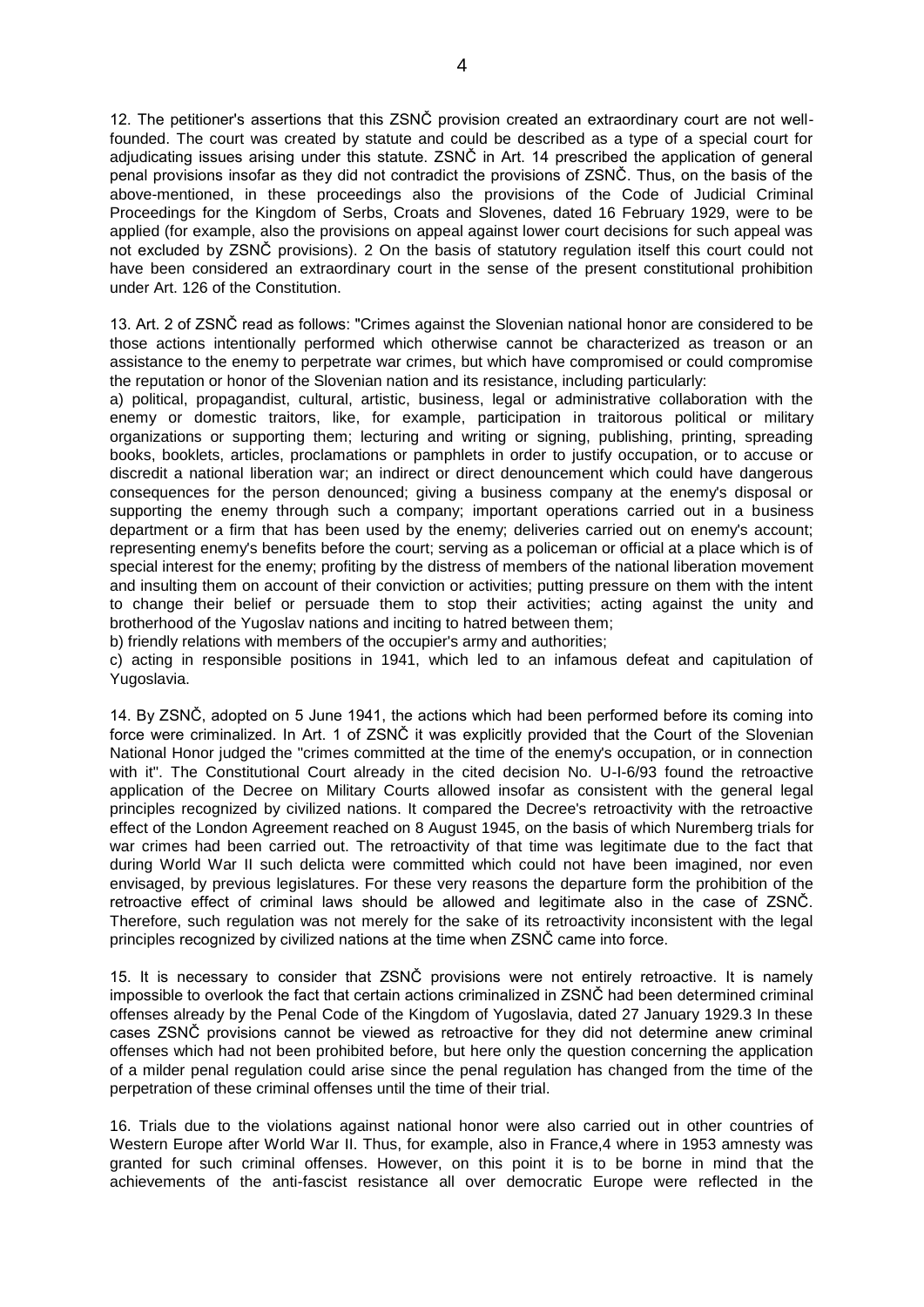breakdown of the totalitarian system and its violence against the people, this entailing a free democratic system to be begun on the basis of European legal culture and civilization. New authorities in Western European countries respected the foundations of a free democratic society. These foundations, according to the viewpoint of the Constitutional Court already accepted in Decision No. Up-301/96 (Official Gazette RS, No. 13/98), could only be respected by a system which, by excluding any kind of violence and arbitrariness, represents the social order of a State governed by the rule of law, which is grounded on the self-determination of its people respecting the will of majority, freedom and equality. In the basic principles of such an order at least the following key presuppositions should be included: respect for the human rights determined in the Constitution, the right of the individual to life, the inviolability of personal rights, the sovereignty of people, the separation of powers, the independence of courts, the multiparty political system and equal opportunities for all political rights including the right to form opposition and participate in it according to the Constitution. They were already expressed in Item 5 of the Declaration on Independence adopted by the first Slovenian multiparty parliament on 25 June 1991 (Official Gazette RS-I, No. 1/91). In the countries where these conditions had not been met even the liberation from such a horrible and unjust regime, as German Nazi regime, could not by itself lead to real liberation. In Slovenia, the new authorities were ready to enforce their power by also using violence, by violating law in criminal proceedings and by systematically and severely violating human rights. Statutes were not only applied with the intent to punish the collaborationists, but also to destroy the class enemy, to assume power and to consolidate the totalitarian system. A free social system was established not until 1990, after the first free elections to the multiparty parliament had been held.

17. The abuses of law which, as newer historical researches prove, undoubtedly occurred Šunder the previous system] do not already mean by themselves that also the law of that time itself (in this case the penal provision which defines a criminal offense) was inconsistent with the then applicable general legal principles recognized by civilized nations. The Constitutional Court already in case No. U-I-6/93, in which it reviewed the constitutionality of the Decree on Military Courts, emphasized that a fixed definition of a criminal offense (lex certa) was one of the basic guaranties in criminal substantive law, and that it was derived from a broader definition of the principle of legality. The principle of legality in defining criminal offenses was already at the time of the adoption and application of ZSNČ recognized by civilized nations as one of legal principles. Even today, the application of provisions that would contradict this principle is also in view of Art. 28 of the Constitution not allowed in court proceedings.

18. Criminal offenses in Art. 2 of ZSNČ were defined by an introductory clause that defined them actions which had "harmed or could have harmed the reputation and honor of the Slovenian nation" and "which could not be characterized as treason or an assistance offered to the occupier to perpetrate war crimes".

This matter obviously concerned a delineation from criminal offenses defined in Arts. 13 and 14 of the said Decree on Military Courts.5 According to Art. 5 of ZSNČ, the special court, if it had found that a "heavier criminal offense had been committed for which a military or other court had had jurisdiction", would have had to declare its lack of jurisdiction and sent the case to the competent court. In addition to the introductory clause, each criminal offense also included in its definition concrete forms of perpetration enumeratively listed, in which it could have been perpetrated.

This means that Šin order to determine the existence of a criminal offense under Art. 2 of ZSNČ] the court must have established in every particular case whether the individual's action fulfilled all the elements included in the introductory clause and also some of the elements from Items a to c. The definitions of particular criminal offenses from Items a to c of Art. 2 of ZSNČ, the contents of which could have embraced an indefinitely broad circle of particular actions, did not fulfill the criterion of definiteness concerning the criminalization of certain individual's actions. But it is not possible to assert this in the case of those actions whose forms of perpetration were precisely enough defined, as, for example, in the case of a "direct denouncement which might have entailed dangerous consequences for the person denounced", or in the case of "giving a business company at the service and aid of the occupier". In these cases the statutory provision itself did not violate the principle of legality.

19. Given such a legal structure of Art. 2 of ZSNČ, the Constitutional Court cannot already in the proceedings of the review of a regulation finally determine to which extent particular constitutive parts